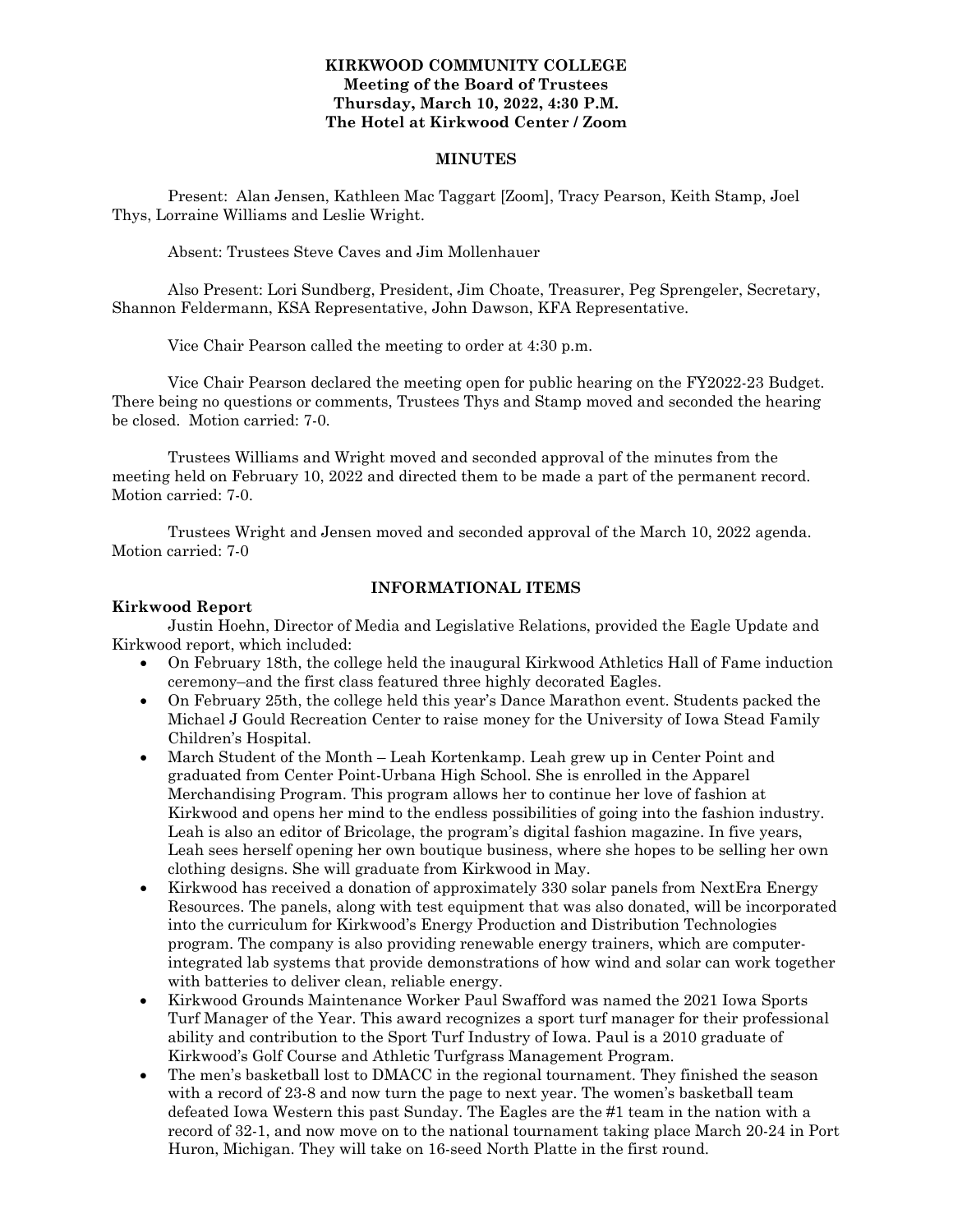• Kirkwood's nursing program – the 2021 passing percentages were recently released from NCLEX [National Council Licensure Examination] and the numbers were once again stellar. Kirkwood's first-time pass rate came in at 97%. To put that in perspective, the national ADN pass rate was almost 20 points below Kirkwood's score at 78.7%. Congrats to the Nursing department for all their hard work!

#### **Kirkwood 2021 All-Iowa Academic Team**

Ben Jensen, Associate Dean of Arts & Humanities, introduced the Phi Theta Kappa [PTK] 2021 All-Iowa Academic Team honorees. Each of the seven honorees received a \$500 scholarship certificate from the Kirkwood Board of Trustees. The Honorees included: Lista Duga Bahati, Mohamed Elaagip, Ester Funk, Jordan Hansen, Marissa McMichael, Ashley McPeek and Holly Schneider. The Board Vice Chair congratulated all of the students on this achievement.

#### **Kirkwood Public Safety Update**

Kirkwood Public Safety Department presented statistics, current projects, and area of future focus. Each coordinator provided the Board of Trustees with a snapshot of their areas of responsibilities and included:

- Troy McQuillen, Vice President for Facilities and Public Safety started the presentation with an introduction on how much support has been given to Public Safety and how the support has been utilized to make great strides in improving campus safety and security.
- Jenna Miller, Communications Coordinator, shared that Kirkwood's Public Safety Dispatch has been operating for exactly one year and in that time, has answered approximately 16,000 calls and detailed the types of calls received and dispatched.
- Dylan Torgerson, Field Operations Coordinator, spoke about the new proprietary public safety officers that started in November of 2021 and explained how the transition from contract security has been well received across campus. Dylan also shared the customer service oriented mission of the patrol staff.
- Zoe Harris, Environmental, Health, Safety Coordinator, spoke about initiatives to improve the College's respiratory protection program, hazardous waste management inventory and tracking, and new software she is currently onboarding to help manage these projects.
- Cale Loewen, Training and Outreach Coordinator, shared several of the training initiatives Public Safety has instituted campus-wide and within the Facilities and Public Safety division. He also spoke about several of the marketing efforts Public Safety has made in order to better prepare the campus for emergencies.
- Andrew MacPherson, Associate Vice President for Public Safety, wrapped up with the presentation speaking about Emergency Management and the focus on updating the College's Emergency Operations Plans with continued emphasis on drills and exercises across the campus. Andrew also spoke to the great work the Public Safety Team has done to increase Public Safety as a campus resources and improved the campuses overall safety and preparedness.

#### **Financial Report**

Treasurer Choate, provided an update on the FY22 projections showing an improvement of just over \$200,000 from the prior month. The amount of the anticipated loss for FY22 is expected to reduce further over the remaining months of the year. Discussions were had regarding the FY23- FY27 projections and will plan to report on them at the next board retreat. Inflation continues to increase putting further pressure on FY23 and future years. The trailing 12-month inflation rate of 7.9% is higher than the currently planned FY23 tuition increase of \$14 (7.5%). The FY23 not to exceed budget was presented for the second time and approved by the board. Discussion was had on the impact of the HEERF fund recording and the FY22 published budget. There is the potential that an amended FY22 budget will need to be approved due to HEERF funds.

The colleges cash position remains strong at 110 days, excluding CARES funds.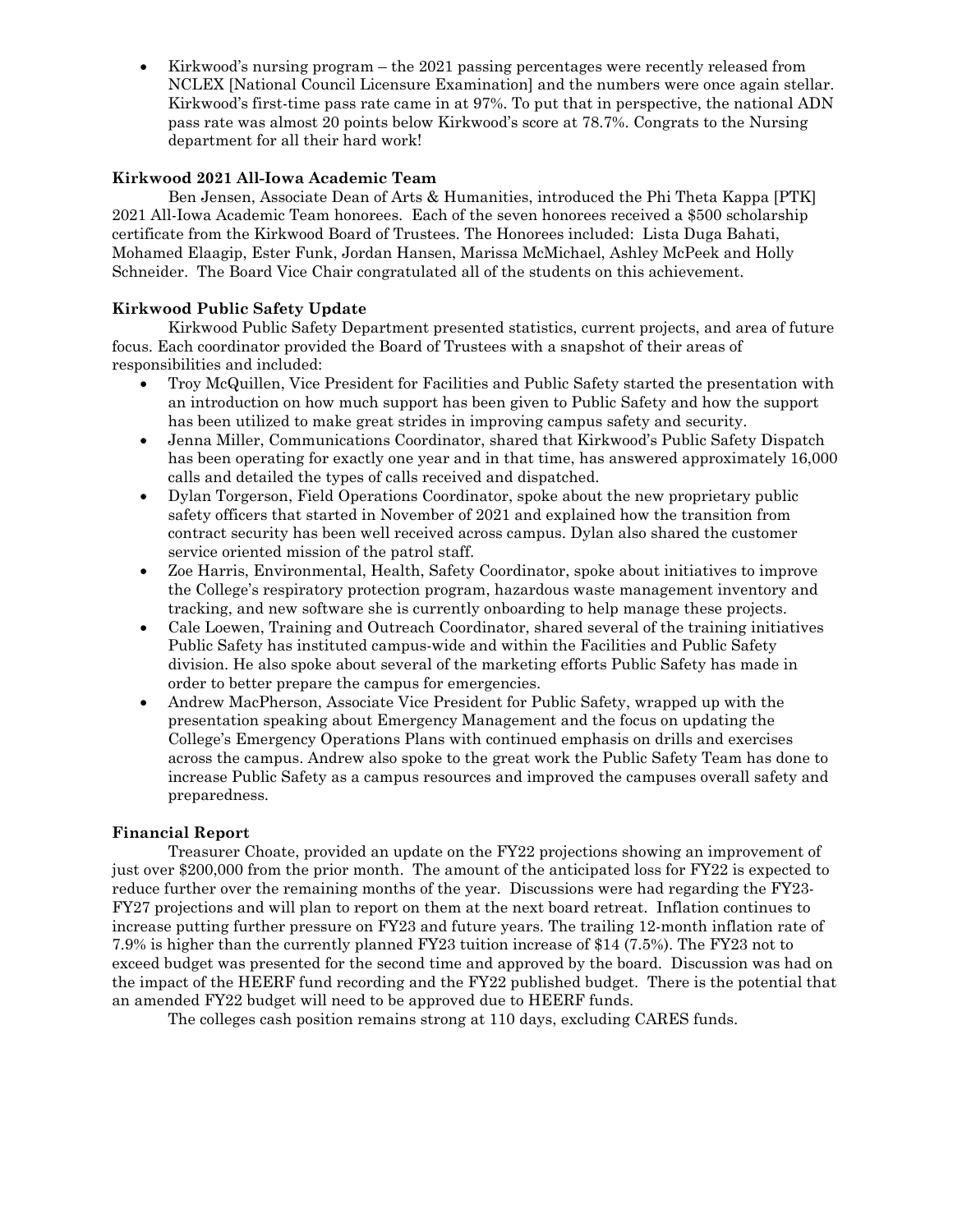#### **CONSENT AGENDA**

Trustees Williams and Wright moved and seconded approval of the Consent Agenda. Motion carried: 7-0.

- A. Personnel (as attached to these minutes).
- B. Synopsis of Bills
	- 1. Kirkwood Community College pages 1 through 67 for a total of \$7,696,016.87
	- 2. The Hotel at Kirkwood Center pages 1 through 3 for a total of \$142,403.87
- C. Change Orders:
	- 1. Larson Construction, Kirkwood Student Center \$60,299.24
- D. Audit Committee Minutes from January 13, 2022
- E. Final Reading of Board Policy Series 310 Records Retention
- F. Final Industrial New Jobs Training Agreements [260E] with:
	- 1. BDC Group, Inc., Cedar Rapids
	- 2. CellSite Solutions, LLC, Cedar Rapids
	- 3. Engineered Building Design, L.C., Washington
	- 4. ImOn Communications, LLC, Cedar Rapids

# **NEW BUSINESS AGENDA**

# **Administration**

Trustees Stamp and Thys moved and seconded approval of the Budget and Certificate of Community College Taxes for Fiscal Year 2022-23. Motion carried: 7-0.

Trustees Jensen and Williams moved and seconded approval of a resolution directing the publication of a notice of intention to issue not to exceed \$7,000,000.00 aggregate principal amount of industrial New Jobs Training Certificates and calling a public hearing on the proposal to issue said certificates set for April 14, 2022 at 4:30 p.m. Motion carried: 7-0.

## **Board**

No new business for Board.

# **DELEGATIONS, PETITIONS, AND COMMUNICATIONS**

## **President's Report**

- Phi Theta Kappa [PTK] Recognition banquet was held Wednesday, March 2, 2022 in Des Moines.
- Community College Day on the Hill and Student Legislative Session were held on Thursday, March 3, 2022.
- The Phi Theta Kappa Chapter of Alpha Eta Rho induction ceremony was held this week.
- CCID [Community Colleges for International Development] Annual Conference in New Orleans, LA was March 4-7, 2022. Kirkwood is a board member college and remains the model program for international programs.
- Kirkwood hosted the Inaugural Athletics Hall of Fame event on February 18, 2022. The event was attended by Trustee Williams. It was a tremendous event and very much appreciated by the honorees and attendees.
- Continued discussions with Mercy Medical Center on a potential partnership.
- Brief update on the aviation program, which is anticipated to launch in the fall of 2023.

## **Secretary's Report**

- Discussed upcoming recognition events for students, faculty, adjunct in the month of April.
- Commencement is May 14, 2022 and will need confirmation of trustee attendance soon.
- ACCT Leadership Congress in New York, New York October 26-29, 2022. Early bird reservations for hotel accommodations is due on or before May 20, 2022. Registrations are due by August 19, 2022. Must register for the ACCT Congress before you can make your hotel reservations.

## **Report of Board Members**

Trustee Jensen provided each Trustee with a list of IACCT Acronyms. He attended the Community College Day on the Hill and Student Legislative Session on Thursday, March 3, 2022. Roy Salcedo, Director of Equity and Inclusion, spoke with the students about defining diversity and inclusion. Trustee Jensen provided each Trustee with the DEI Definitions as a resource.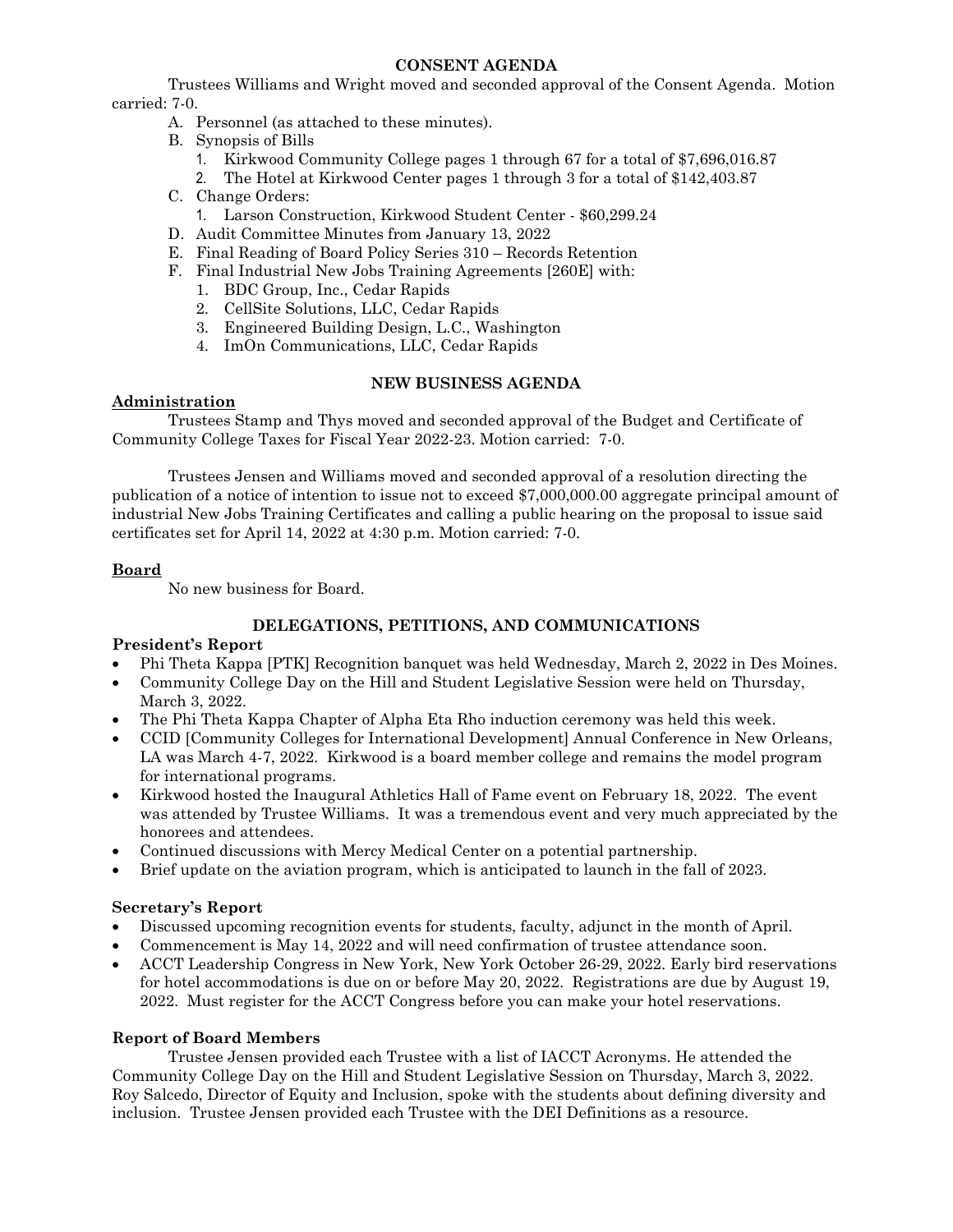There being no further business coming before the Board, Trustees Williams and Wright moved and seconded the meeting be adjourned at 5:30 p.m. Motion carried: 7-0.

Respectfully submitted by:

\_\_\_\_\_\_\_\_\_\_\_\_\_\_\_\_\_\_\_\_\_\_\_\_\_\_\_\_\_\_\_\_\_\_ Peg Sprengeler, Board Secretary

Approved by Board on April 14, 2022:

\_\_\_\_\_\_\_\_\_\_\_\_\_\_\_\_\_\_\_\_\_\_\_\_\_\_\_\_\_\_\_\_\_\_ Tracy Pearson, Vice Chair